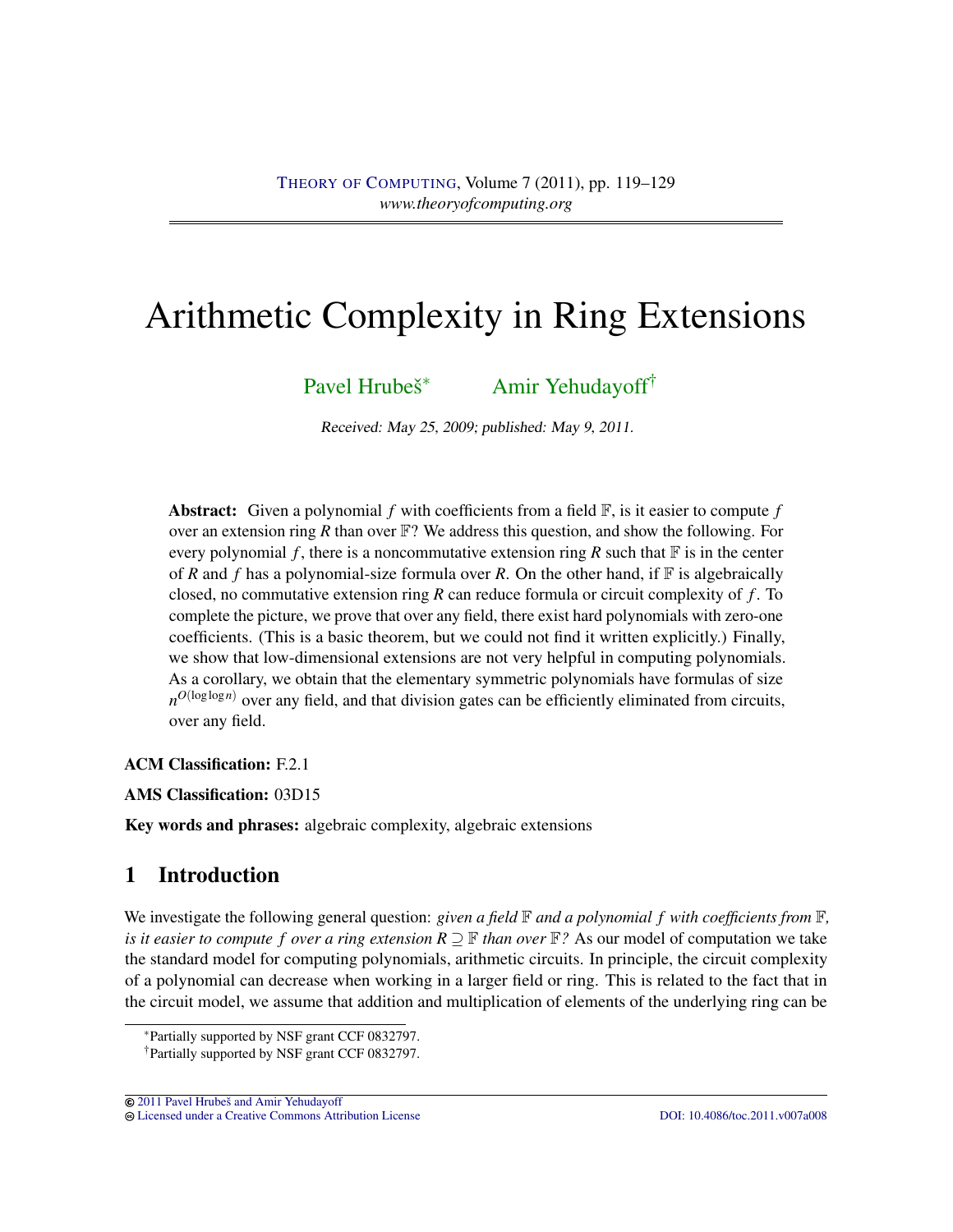<span id="page-1-0"></span>performed at unit cost, no matter how complicated the ring is. We always assume that the field  $\mathbb F$  is in the center of the extension ring *R* we investigate, that is, for all  $v \in \mathbb{F}$  and  $a \in \mathbb{R}$  we have  $va = av$ .

One example, where the order of the underlying field is important, is the computation of the elementary symmetric polynomials; the elementary symmetric polynomials have small formulas over large fields, but we do not know whether they have polynomial-size formulas when the field is small. This is essentially due to a powerful interpolation argument, first suggested by Ben-Or, see [\[9\]](#page-10-2). In the converse direction, we know how to prove exponential lower bounds on the size of depth-three circuits over finite fields [\[6,](#page-10-3) [5\]](#page-9-0), but we do not know how to do that over infinite fields. Nevertheless, it is not known whether circuits over larger fields are more powerful than over smaller ones.

From a different perspective, it was shown in [\[8\]](#page-10-4) that the permanent is computable by polynomial-size formulas when working over a large Clifford algebra. In this approach, it is assumed that addition and multiplication of elements of the Clifford algebra can be performed at unit cost. In fact, the algebra has an exponential dimension and if we wanted to represent the computations as, say, matrix addition and multiplication, we would require exponentially large matrices. We can view this as computation over a ring extension of the real numbers.

We start with a mildly surprising observation (that generalizes the Clifford-based formulas for the permanent): any polynomial of degree *d* in *n* variables has a formula of size *O*(*dn*) over some noncommutative ring extension. We then show that the situation is quite different in the case of commutative extensions: if a field  $\mathbb F$  is algebraically closed and f is a polynomial over  $\mathbb F$ , then for any commutative ring extension *R* of  $\mathbb{F}$ , computing *f* over *R* is not easier than over  $\mathbb{F}$ . In this sense, commutative extensions are weaker than noncommutative ones. This, however, does not guarantee that for any field  $\mathbb{F}$ , there exist polynomials that are hard over any commutative extension of  $\mathbb{F}$ . To complete the picture, we show that over any field, there exist polynomials with zero-one coefficients which require large circuits over the field. Thus, when the field  $\mathbb F$  is algebraically closed, the hard polynomials are also hard over any commutative extension of  $\mathbb F$ . This theorem seems to be a "folklore" result; it is a theorem without which proving lower bounds for algebraic circuits would be virtually impossible. However, we could not find an explicit statement of it. We note that a similar argument shows that over any field, there exist zero-one tensors of high tensor rank (or zero-one matrices that are rigid).

Finally, we consider ring extensions of a bounded linear dimension. We show that if  $R \supseteq \mathbb{F}$  has, as a vector space, small dimension, then any computation over *R* can be 'efficiently' simulated by a computation over  $\mathbb F$  (see [Theorem](#page-8-0) [4.2](#page-8-0) for more details). As two applications, we show that elementary symmetric polynomials have formulas of size  $n^{O(\log \log n)}$  over any field, and that divisions can be efficiently eliminated from circuits over any field (the latter was known for infinite fields).

## 2 Preliminaries

We denote the family of sub-multisets of size *d* of  $[n] = \{1, \ldots, n\}$  by  $[n]$ <sup>{*d*}</sup> and we denote by  $[n]$ <sup>*d*</sup> the family of ordered *d*-tuples with entries from [*n*]. Logarithms are always to the base two.

Rings and polynomials We assume that a ring is always *a unital ring*, a ring with multiplicative identity element  $1 \in R$ . Let  $X = \{x_1, x_2, \ldots, x_n\}$  be a finite set of variables. A *monomial* is a product  $x_{i_1} x_{i_2} \cdots x_{i_k}$ with  $i_1 \leq i_2 \cdots \leq i_k$ . We shall write it as  $x_I$ , where  $I = \{i_1, \ldots, i_k\}$  is a multiset. A *polynomial over a ring*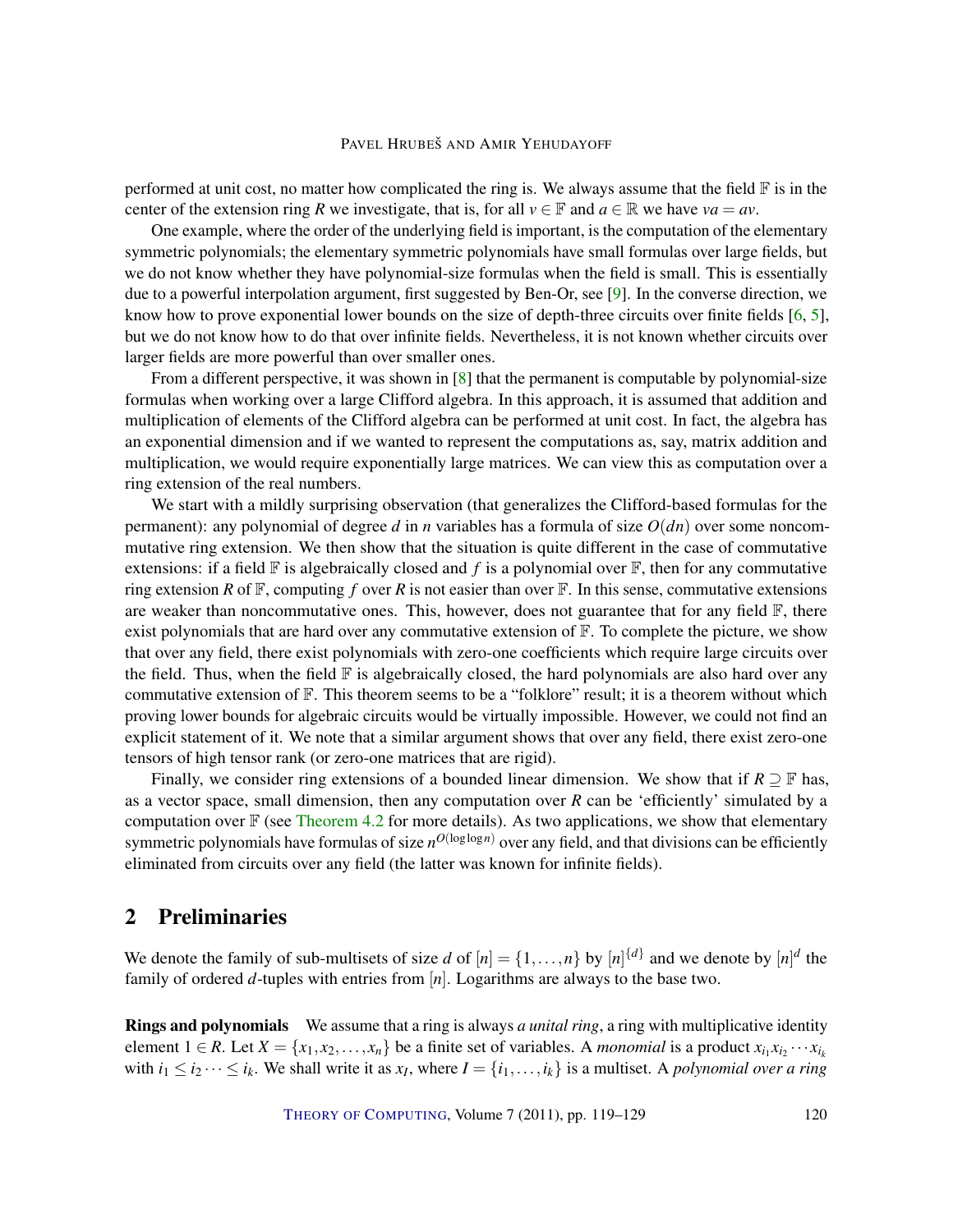*R* is a finite formal sum

$$
f=\sum_I f_I x_I,
$$

where  $f_I \in R$  is the *coefficient* of the monomial  $x_I$  in  $f$ . Addition of polynomials is defined by  $(f+g)_I =$  $f_I + g_I$ . A product  $f \cdot g$  is defined as  $\sum_{I,J} f_I g_J x_{I \cup J}$ , where  $I \cup J$  is the union of the multisets I and J. We denote by *R*[*X*] the ring of polynomials in the set *X* of variables with coefficients from *R*. Note that the variables multiplicatively commute with each other, as well as with every element of *R*, whether the ring *R* is commutative or not.

If  $R^*$  is a ring extending the ring R, the *dimension* of  $R^*$  over R,  $\dim_R(R^*)$ , is defined as the smallest natural number *k* such that there exist  $e_1, \ldots, e_k \in R^*$  with the following properties:

- 1.  $e_1 = 1$  and every  $a \in R$  commutes with every  $e_i$ ,  $i \in \{1, ..., k\}$ , and
- 2. every  $b \in R^*$  can be uniquely written as  $\sum_{i=1}^k b_i e_i$ , with  $b_i \in R$ .

(If no such *k* exists, the dimension is infinite.) Observe that if the dimension is finite and *R* is commutative, then *R* is in the center of  $R^*$ . Specifically, when *R* is also a field, then  $\dim_R(R^*)$  is the dimension of  $R^*$  as a vector space over *R*.

Arithmetic circuits and formulas We are interested in the arithmetic complexity of a polynomial *f* over a field F, and how this complexity can change when computing *f* over a ring *R* extending F. The ring *R*, however, is no longer required to be a field (or even to be commutative).

An *arithmetic circuit* Φ over the ring *R* and the variables *X* is a directed acyclic graph with every node of indegree either two or zero, labelled in the following manner: every vertex of indegree 0 is labelled either by a variable in *X* or by an element of *R*. Every other node in  $\Phi$  has indegree two and is labelled either by  $\times$  or by +. The circuit  $\Phi$  computes a polynomial  $f \in R[X]$  in the obvious manner. An arithmetic circuit is called a *formula* if the outdegree of each node is one (and so the underlying graph is a directed tree). The *size* of a circuit is the number of nodes, and the *depth* of a circuit is the length of the longest directed path.

If *f* is a polynomial with coefficients from *R*, we denote by  $C_R(f)$  the size of a smallest circuit over *R* computing *f*. We denote by  $L_R(f)$  the size of a smallest formula over *R* computing *f*. Finally,  $D_R(f)$ denotes the smallest depth of a circuit computing *f* in *R*.

## 3 General extensions

We start with an elementary property of arithmetic complexity measures. Let  $R, R^*$  be two rings and let *H* :  $R \to R^*$  be a ring homomorphism. If  $f = \sum_I f_I x_I$  is a polynomial in  $R[X]$ , then  $f_H \in R^*[X]$  denotes the polynomial  $\sum_{I} H(f_I)x_I$ .

The following simple proposition tells us that allowing a circuit to use elements of a larger ring cannot make it "weaker."

<span id="page-2-0"></span>**Proposition 3.1.** Let  $f \in R[X]$ . Let  $H : R \to R^*$  be a ring homomorphism. Then  $C_{R^*}(f_H) \leq C_R(f)$  and  $L_{R^*}(f_H) \leq L_R(f)$ . In particular, if  $R \subseteq R^*$ , then  $C_{R^*}(f) \leq C_R(f)$  and  $L_{R^*}(f) \leq L_R(f)$ .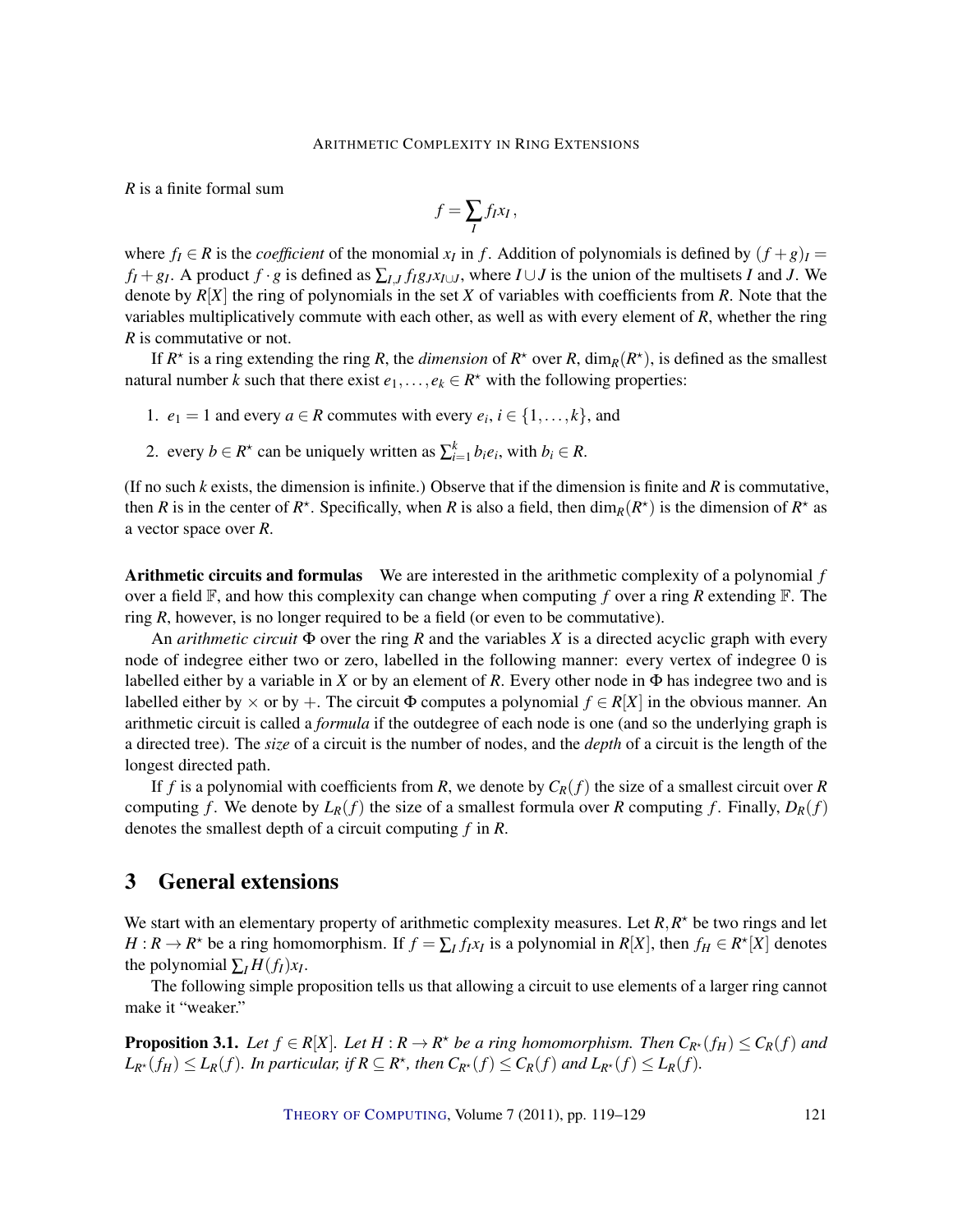*Proof.* Let Φ be a smallest circuit computing *f* over *R*. Let Ψ be the circuit Φ after substituting each constant  $a \in R$  by  $H(a) \in R^*$ . Thus  $\Psi$  computes  $f_H$ , and so  $C_{R^*}(f_H) \leq C_R(f)$ . The proof of  $L_{R^*}(f_H) \leq L_R(f)$  is similar.  $\Box$ 

The following theorem shows that if one allows *noncommutative* ring extensions of arbitrary dimension, every polynomial can be computed by a polynomial-size formula.

<span id="page-3-1"></span>**Theorem 3.2.** Let R be a ring. Let  $f \in R[X]$  be a polynomial of degree *d* (recall  $|X| = n$ ). Then there *exists*  $R^* \supseteq R$  *such that*  $L_{R^*}(f) = O(dn)$ *.* 

The ring  $R^*$  depends on the polynomial  $f$ . Moreover, it is a noncommutative ring of a large finite dimension. (The dimension can be taken roughly as  $n^d$ .) As we will see, noncommutativity and a significant increase in dimension are inevitable.

*Proof.* We can assume that *f* is homogeneous of degree *d*. (Otherwise introduce a new variable *t* and consider polynomial  $\sum_j t^{d-j} H_j(f)$  with  $H_j(f)$  the *j*-th homogeneous part of *f*.) Let us introduce a set *Z* of *dn* new variables,  $Z = \{z_j^i : i \in \{1, ..., d\} \text{ and } j \in \{1, ..., n\}\}\.$  Let *S* be the ring of noncommutative polynomials over the set *Z* of variables with coefficients from *R* (defined similarly to a ring of polynomials except that the variables do not commute among themselves). Consider the formula

<span id="page-3-0"></span>
$$
\prod_{i \in \{1,\dots,d\}} (z_1^i x_1 + z_2^i x_2 + \dots + z_n^i x_n), \tag{3.1}
$$

which defines a polynomial  $F \in S[X]$ . The size of this formula is  $O(dn)$ . Recall that for  $J \in [n]^{\{d\}}$ ,  $F_J \in S$ is the coefficient of  $x_J$  in *F*. Let  $J \subseteq S$  be the ideal generated by the polynomials

$$
F_J - f_J, \quad J \in [n]^{d}.
$$

It is sufficient to prove that  $\mathcal{I} \cap R = \{0\}$ . For then  $R^* = S/\mathcal{I}$  extends *R* as  $R/\mathcal{I} \cap R$  is *R*, and [\(3.1\)](#page-3-0) taken as a formula over  $R^*$  computes the polynomial  $f$  (in this case,  $F_J = f_J$  in the ring  $R^*$ ).

Our goal now is to prove that  $\mathcal{I} \cap R = \{0\}$ . For  $K = (k_1, \ldots, k_d) \in [n]^d$ , let  $z_K$  denote the monomial  $z_{k_1}^1 z_{k_2}^2 \cdots z_{k_d}^d$ . For the rest of this proof, we call such a monomial an *ordered* monomial. For a multiset  $J = \{j_1, j_2, \dots, j_d\} \in [n]^{\{d\}}$ , where  $j_1 \le j_2 \le \dots \le j_d$ , let  $J' = (j_1, j_2, \dots, j_d) \in [n]^d$ , the *d*-tuple that is the ordering of *J*. For  $K \in [n]^d$ , let us define  $a_K \in R$  by

$$
a_K = \begin{cases} f_J & \text{if } K = J', \\ 0 & \text{if } K \neq J' \text{ for every } J \in [n]^{d} \end{cases}.
$$

(Roughly speaking, this definition counts every *K* once so as to match *f* .) Since the variables in *Z* do not commute, every monomial  $h \in S$  can be uniquely written as

$$
h = h^{(1)} \cdot z_{K_1} \cdot h^{(2)} \cdot z_{K_2} \cdots h^{(s)} \cdot z_{K_s} \cdot h^{(s+1)},
$$

where each  $z_{K_\ell}$  is an ordered monomial, each  $h^{(\ell)}$  is a monomial in *S*, and *s* is the maximal integer for which such a decomposition is possible. E.g., for  $d = 2$  and  $n = 2$ , the monomial  $h = z_1^1 z_2^1 z_1^2$  can be written in such a form with  $h^{(1)} = z_1^1$ ,  $z_{K_1} = z_2^1 z_1^2$  and  $h^{(2)} = 1$ . For *h* of such a form, define

$$
h' = a_{K_1} \cdots a_{K_s} h^{(1)} h^{(2)} \cdots h^{(s)} h^{(s+1)}.
$$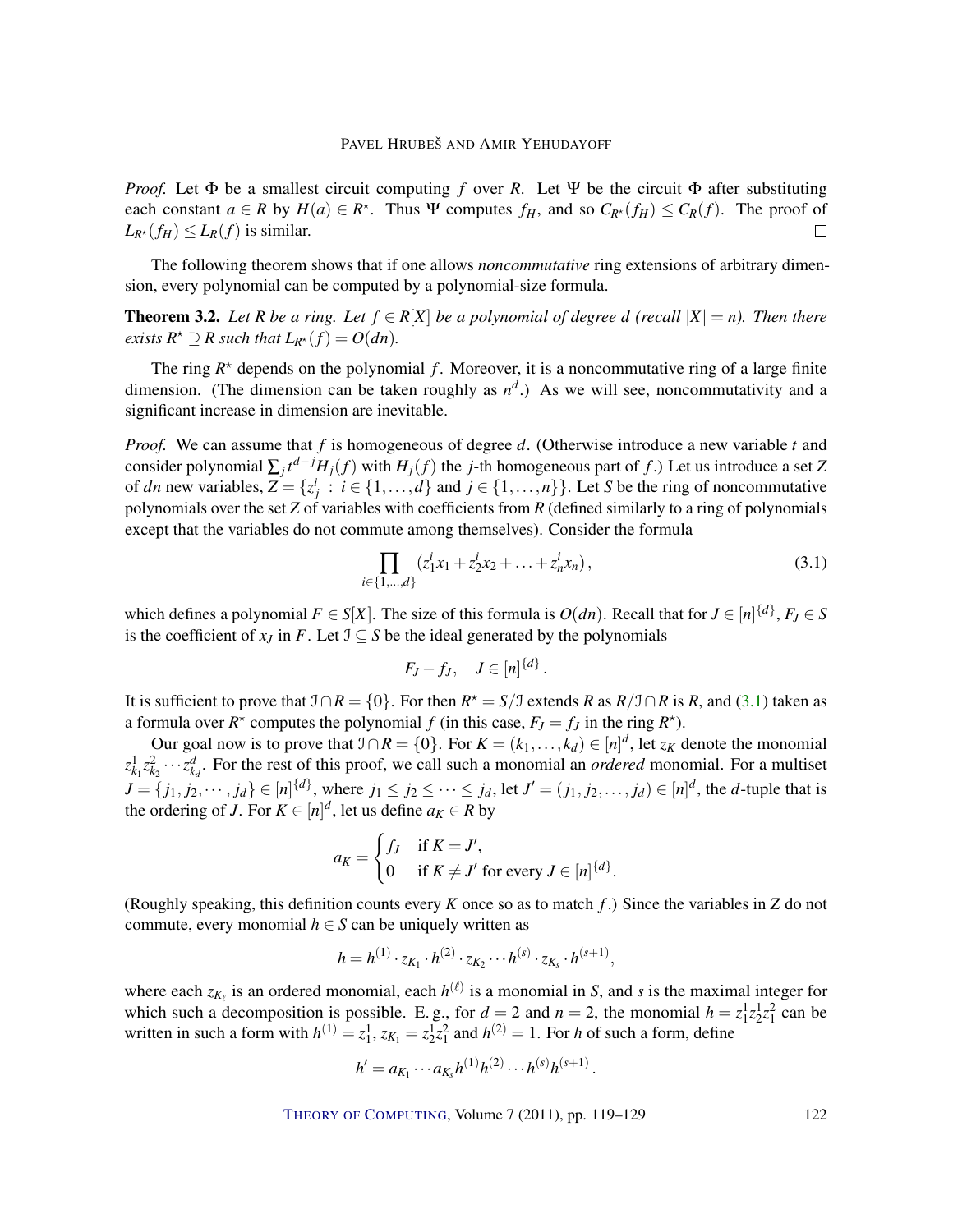<span id="page-4-1"></span>For  $g = \sum_j b_j h_j$ , where  $b_j \in R$  and the  $h_j \in S$  are monomials, set  $g' = \sum_j b_j h'_j$ . Define the ideal  $\overline{\mathcal{I}} = \{g \in S | h_j\}$ *S* :  $g' = 0$ . Then  $\overline{J} \supseteq J$ , and for every nonzero  $a \in R$ , we have  $a \notin \overline{J}$  since  $a' = a$ .  $\Box$ 

**Corollary 3.3.** Let R be a ring. Then there exists a ring  $\overline{R} \supseteq R$  such that for every  $f \in \overline{R}[X]$  of degree d,  $L_{\overline{R}}(f) = O(dn).$ 

The ring *R* depends neither on *f* nor on *d*, and it has infinite dimension over *R*.

*Proof.* Let us first show that for every ring *R* there exists a ring *R*<sup>'</sup> such that every polynomial in  $f \in R[X]$ of degree *d* has a formula of size  $O(nd)$  in  $R'$ . Let  $\mathcal{F}_d \subseteq R[X]$  be the set of all polynomials of degree *d* over *R*. For every  $f \in \mathcal{F}_d$ , let  $R_f \supseteq R$  be the extension of *R* with  $L_{R_f}(f) = O(dn)$ , given by [Theorem](#page-3-1) [3.2.](#page-3-1) Let *R'* be direct sum of  $R_f$ ,  $f \in \mathcal{F}_d$ . Each  $R_f$  can be canonically embedded into *R'*. We can also assume that  $R \subseteq R'$ . This gives  $L_{R'}(f) = O(dn)$  for every  $f \in \mathcal{F}_d$ .

Next, define a sequence of rings  $R_0 = R$ , and  $R_{i+1} = R'_i \supseteq R_i$  (given by the above argument). Define  $\overline{R} = \bigcup_{i \geq 0} R_i$ . Every  $f \in \overline{R}[X]$  has a finite number of coefficients, and hence there exists *k* such that  $f \in R_k[X]$ . If f has degree d, then  $L_{R_{k+1}}(f) = O(dn)$ . Finally,  $L_{\overline{R}}(f) = O(dn)$ , since  $R_k \subseteq \overline{R}$ .  $\Box$ 

The situation is entirely different in the case of commutative extensions. We now show that if  $\mathbb F$ is algebraically closed, then circuit size and formula size cannot be reduced by taking a commutative extension of  $\mathbb F$ . A similar statement appears in Chapter 4.3 of [\[1\]](#page-9-1) and we prove it here for completeness. In other words, given a field  $\mathbb F$  and a polynomial  $f$  over  $\mathbb F$ , the complexity of  $f$  in any commutative extension of  $\mathbb F$  is at least the complexity of f in the algebraic closure of  $\mathbb F$ . Theoretically, this would still allow the alternative that all polynomials from  $\mathbb F$  would have polynomial-size formulas over the algebraic closure. We shall dispense with this alternative in [Theorem](#page-5-0) [3.7.](#page-5-0)

**Theorem 3.4.** Assume that  $\mathbb F$  is an algebraically closed field. Let R be a subring of  $\mathbb F$  and let  $R^* \supseteq R$  be *a commutative ring. Then for every*  $f \in R[X]$ *, we have*  $C_F(f) \leq C_{R^*}(f)$  *and*  $L_F(f) \leq L_{R^*}(f)$ *.* 

*Proof.* Let us argue about circuit size; formula size is similar. Let Φ be a circuit over  $R^*$  computing *f*. Assume that  $\Phi$  contains  $a_1, \ldots, a_k \in R^* \setminus R$ . Let us introduce new variables  $z_1, \ldots, z_k$ . Let  $\Phi'$  be the circuit obtained from  $\Phi$  by replacing every  $a_i$  by  $z_i$ . Thus  $\Phi'$  defines a polynomial F with coefficient in  $S = R[z_1, \ldots, z_k].$ 

Let  $\mathcal{I}$  ⊆ *S* be the ideal generated by the polynomials  $F_J - f_J$ . (Recall that  $F_J$  and  $f_J$  are the coefficients of the monomial  $x_j$  in  $F$  and  $f$  respectively.) The ideal  $\Im$  does not contain 1. This is because the equations  $F_J(z_1,...,z_k) - f_J = 0$  have a common solution  $a_1,...,a_k$  in  $R^*$ , and so every polynomial *h* in J satisfies  $h(a_1,...,a_k) = 0$ . Since  $1 \notin \mathcal{I}$ , Hilbert's "Weak Nullstellensatz" tells us that there exist  $v_1,...,v_k \in \mathbb{F}$ such that for every *J*,  $F_J(v_1,\ldots,v_k)-f_J=0$ .

Let  $\Phi''$  be the circuit obtained by replacing every  $z_i$  in  $\Phi'$  by  $v_i \in \mathbb{F}$ . Thus  $\Phi''$  computes the polynomial *f*, and the size of  $\Phi''$  is the same as the size of  $\Phi$ .  $\Box$ 

Our next goal is to show that over every field (and hence over every commutative ring), there exist "hard" polynomials with zero-one coefficients.

<span id="page-4-0"></span>**Lemma 3.5.** Let  $\mathbb{F}$  be a field. Let  $F : \mathbb{F}^n \to \mathbb{F}^m$  be a polynomial map of degree  $d > 0$ , that is,  $F =$  $(F_1, ..., F_m)$ *, each*  $F_i$  *is of degree d. Then*  $|F(\mathbb{F}^n) \cap \{0, 1\}^m| \leq (2d)^n$ *.*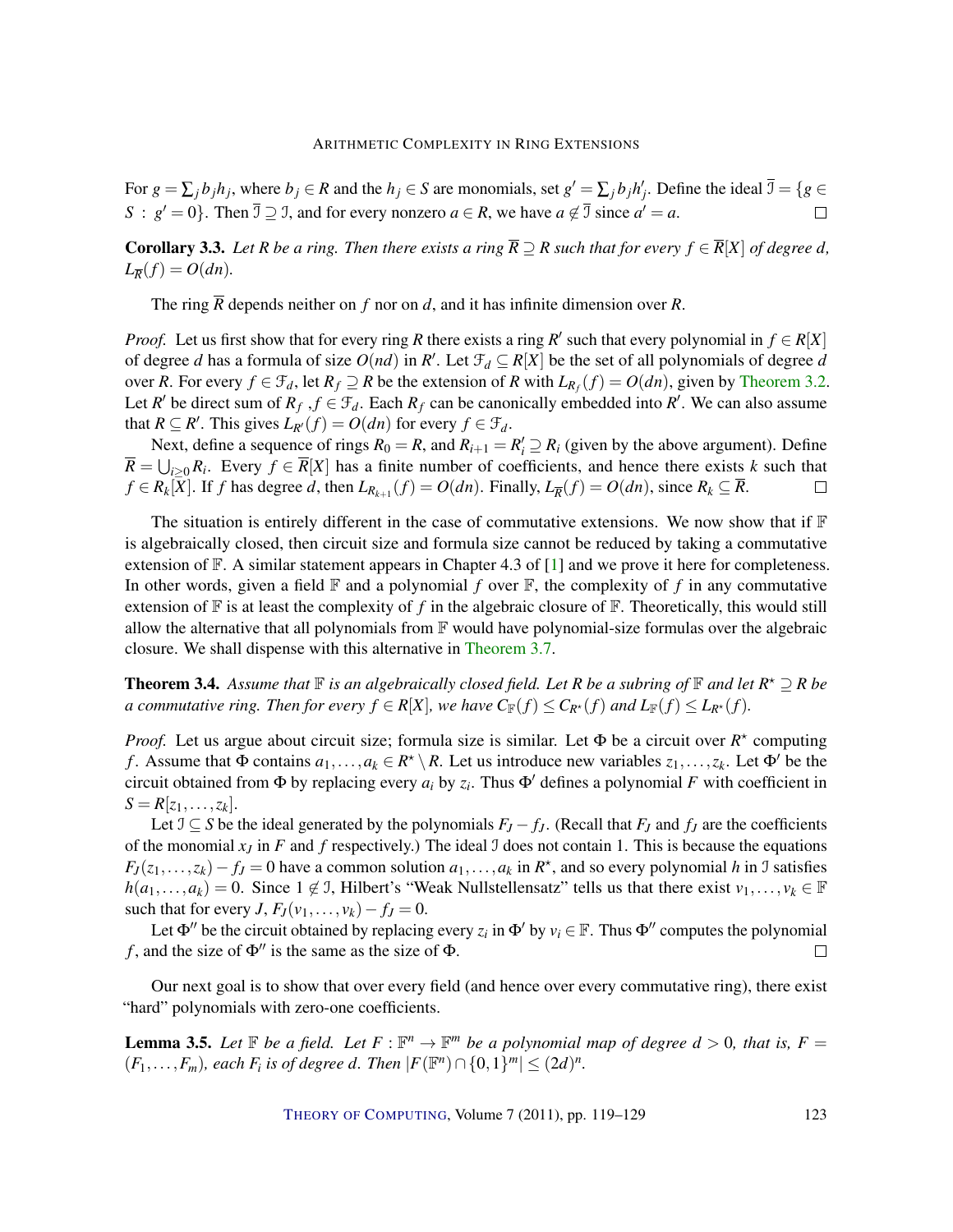<span id="page-5-2"></span>*Proof.* Without loss of generality assume that  $\mathbb F$  is algebraically closed. (Otherwise, we can consider the closure  $\overline{\mathbb{F}}$  of  $\mathbb{F}$  and  $|F(\mathbb{F}^n) \cap \{0,1\}^m| \leq |F(\overline{\mathbb{F}}^n) \cap \{0,1\}^m|$ .) We use a few notions from algebraic geometry. For formal definitions see, for example, [\[4\]](#page-9-2). We start by proving the following stronger claim.

<span id="page-5-1"></span>**Claim 3.6.** Let  $V \subseteq \mathbb{F}^n$  be an irreducible variety of dimension k and degree  $r > 0$ . Then

$$
|F(V) \cap \{0,1\}^m| \le r(2d)^k.
$$

*Proof.* The proof of the claim is by induction on k. If  $k = 0$ , the variety V is a single point and so  $|F(V)| \leq 1$ . Let  $k > 0$ , and assume that there exists some  $i \in \{1, \ldots, m\}$  such that both of the varieties  $V_0 = V \cap F_i^{-1}(0)$  and  $V_1 = V \cap F_i^{-1}(1)$  are nonempty. (If no such *i* exists,  $|F(V)| \le 1$ .) Since  $V_0$  and  $V_1$ are proper subvarieties of *V*, the dimension of both  $V_0$  and  $V_1$  is less than  $k$ , the dimension of *V*. Let  $\varepsilon \in \{0,1\}$ , and consider  $V_{\varepsilon}$ . Since  $F_i$  has degree at most *d*, Bezout's Theorem (see Section 2.2 in [\[3\]](#page-9-3)) tells us that the irreducible components of  $V_{\varepsilon}$ , say  $V_{\varepsilon}^1, \ldots, V_{\varepsilon}^{t_{\varepsilon}}$ , satisfy  $\sum_{j \in [t_{\varepsilon}]} r_{\varepsilon}^j \leq rd$ , where  $r_{\varepsilon}^j = \deg(V_{\varepsilon}^j)$ . By the inductive assumption,  $|F(V_{\varepsilon}^j) \cap \{0,1\}^m| \leq r_{\varepsilon}^j (2d)^{k-1}$  for every  $j \in [t_{\varepsilon}]$ . Thus,

$$
|F(V) \cap \{0,1\}^m| \leq \sum_{\varepsilon \in \{0,1\}} \sum_{j \in [t_{\varepsilon}]} |F(V_{\varepsilon}^j) \cap \{0,1\}^m| \leq 2rd(2d)^{k-1} = r(2d)^k.
$$

 $\Box$ 

Since  $\mathbb F$  is algebraically closed, it follows that  $\mathbb F^n$  is an irreducible variety of dimension *n* and degree 1, and [Claim](#page-5-1) [3.6](#page-5-1) implies the lemma.  $\Box$ 

The previous lemma shows that the zero-one image of a polynomial map is small. The next theorem uses the lemma to conclude that there exist hard polynomials with zero-one coefficients. The basic idea behind the proof of the theorem is that a polynomial computed by a circuit is an image of a polynomial map.

<span id="page-5-0"></span>**Theorem 3.7.** Let  $d, n \in \mathbb{N}$  and let  $\mathbb{F}$  be a field. Let  $m = \binom{n+d-1}{d}$ *d . Then there exists a homogeneous polynomial f of degree d in the variables*  $x_1, \ldots, x_n$  *with zero-one coefficients such that* 

$$
C_{\mathbb{F}}(f) \geq \Omega\left(\sqrt{m}\right) \geq \Omega\left(\left(\frac{n+d-1}{d}\right)^{d/2}\right) \text{ and}
$$
  

$$
L_{\mathbb{F}}(f) \geq \Omega\left(\frac{m}{\log m}\right) \geq \Omega\left((d \log(n+d))^{-1} \cdot \left(\frac{n+d-1}{d}\right)^d\right).
$$

*Proof.* Let us start with the first inequality. We first consider a type of circuits we call skeletons. Let  $z_1, \ldots, z_s$  be new variables. A circuit Γ in the variables  $x_1, \ldots, x_n, z_1, \ldots, z_s$  with no field elements in it is called a *skeleton*. A skeleton  $\Gamma$  computes a polynomial  $g = \sum_{J} g_{J}x_{J} \in S[x_1, \ldots, x_n]$  with  $S = \mathbb{F}[z_1, \ldots, z_s]$ . We say that a skeleton  $\Gamma$  *defines* a polynomial  $f \in \mathbb{F}[x_1,\ldots,x_n]$  if there exist  $v_1,\ldots,v_s \in \mathbb{F}$  such that  $f(x_1,...,x_n) = g(x_1,...,x_n, v_1,...,v_s)$ . Assume that the size of Γ is at most *s*. Thus the degree of every g<sub>J</sub>, as a polynomial in  $z_1, \ldots, z_s$ , is at most  $2^s$ . Let  $F : \mathbb{F}^s \to \mathbb{F}^m$  be the map  $F_I(v_1, \ldots, v_s) = g_I(v_1, \ldots, v_s)$ for every  $I \in \{1, \ldots, m\}$ . (We think of *I* as determining a monomial of total degree exactly *d*.) The map *F* is a polynomial map of degree at most 2 *s* . Moreover, if Γ defines a homogeneous polynomial *f* , then the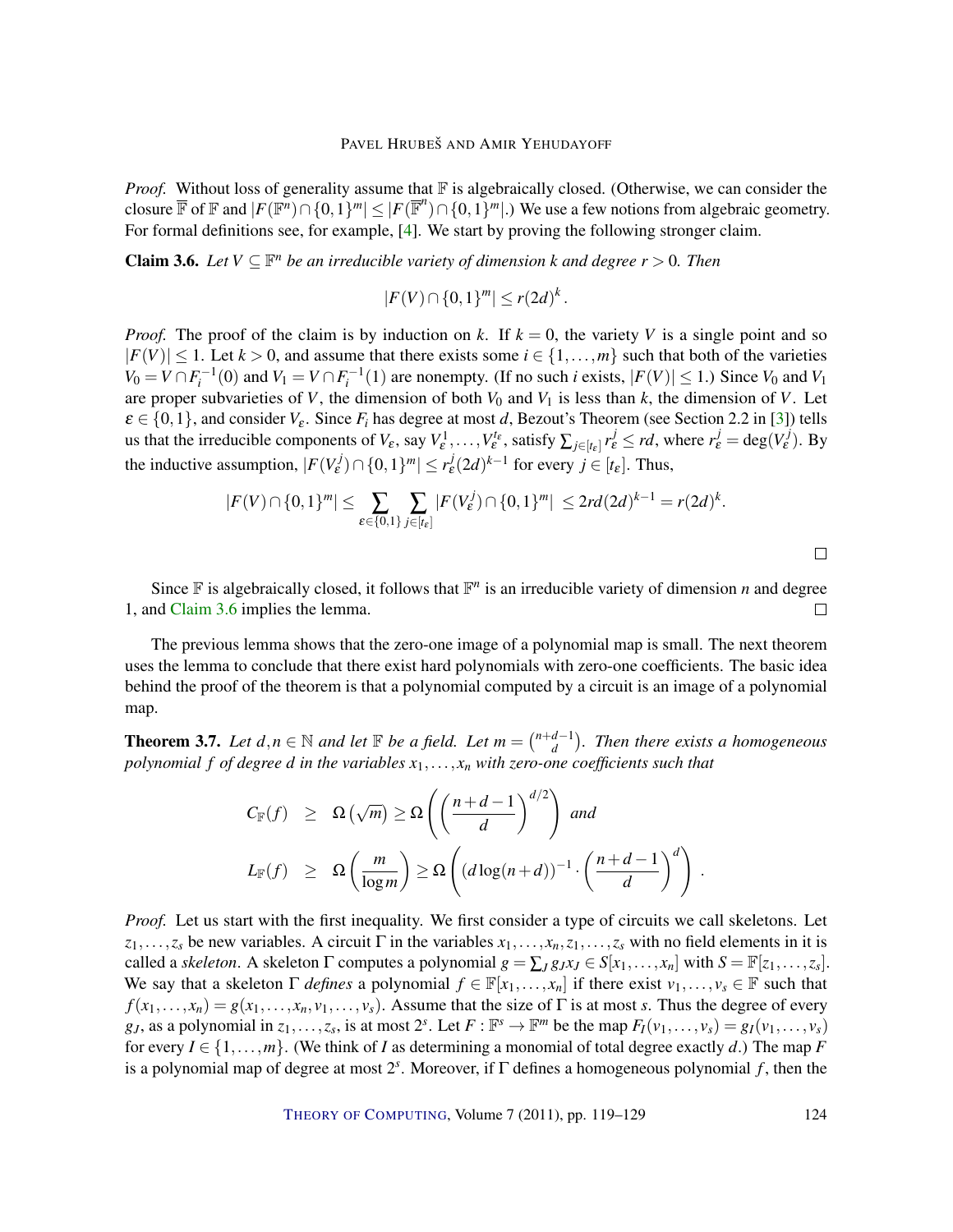<span id="page-6-0"></span>vector of coefficients of *f* is in the image of *F*. By [Lemma](#page-4-0) [3.5,](#page-4-0) the skeleton  $\Gamma$  computes at most  $(2^{s+1})^s$ polynomials with zero-one coefficients.

Every skeleton of size at most *s* contains at most  $n + s$  variables, the symbols  $+, \times,$  and no constants. Thus, there are at most  $(n+s+2)^s s^{2s}$  skeletons of size at most *s* (the indegree of each node is at most two). Hence, skeletons of size at most *s* define at most  $2^{s(s+1)}(n+s+2)^s s^{2s} \le 2^{cs^2}$  polynomials with zero-one coefficients, where  $c > 0$  is a constant (we can assume  $s > n$ ).

Back to considering general circuits. Let  $\Phi$  be a circuit over  $\mathbb F$  in the variables  $x_1, \ldots, x_n$  of size at most *s*. The circuit  $\Phi$  contains at most *s* elements of  $\mathbb{F}$ , say  $a_1, \ldots, a_s$  (the ordering is arbitrary but fixed). Let  $\Gamma$  be the skeleton obtained from  $\Phi$  by replacing every  $a_i$  by  $z_i$ . The size of  $\Gamma$  is at most *s*. In addition, if  $\Phi$  computes a polynomial  $f \in \mathbb{F}[x_1, \ldots, x_n]$ , then  $\Gamma$  defines f. Since there exist  $2^m$  homogeneous polynomials of degree *d* with zero-one coefficients, in order to compute all such polynomials, we must have  $2^{cs^2} \ge 2^m$  and so  $s \ge \Omega(m^{1/2})$ . For the latter inequality in the statement of the theorem, we use the estimate

$$
\binom{n+d-1}{d} \ge \left(\frac{n+d-1}{d}\right)^d.
$$

To obtain a lower bound on  $L_F(f)$ , we use a similar argument. Consider formula skeletons instead of circuit skeletons. The difference is that for formulas,  $g_J$  has degree at most *s*. Hence  $F : \mathbb{F}^s \to \mathbb{F}^m$  is a map of degree at most *s*, and a formula skeleton defines at most (2*s*) *<sup>s</sup>* polynomials with zero-one coefficients. We note that the number of circuit skeletons above is an upper bound on the number of formula skeletons of size *s*, and conclude that formula skeletons define at most  $(2s)^s(n+s+2)^s s^{2s} \le 2^{cs \log s}$  polynomials with zero-one coefficients ( $c > 0$  is a constant). This gives  $2^{cs \log s} \ge 2^m$  and hence  $s \ge \Omega(m \log^{-1} m)$ . For the latter inequality in the statement of the theorem, we estimate

$$
\log\binom{n+d-1}{d}\leq \log\left(\frac{e(n+d-1)}{d}\right)^d=O(d\log(n+d)).
$$

To match the statement of the theorem, we must show that that the lower bounds on  $C_F$  and  $L_F$  can be achieved simultaneously. This follows from the fact that the above arguments give that majority of the polynomials with zero-one coefficients have this complexity.  $\Box$ 

Corollary 3.8. *The statement of [Theorem](#page-5-0) [3.7](#page-5-0) holds for any non-trivial commutative ring R (instead of* F*).*

*Proof.* Let *R* be a non-trivial commutative ring (i.e.,  $0 \neq 1$ ), and let J be a maximal ideal in *R*. Thus  $\mathbb{F} = R/\mathcal{I}$  is a field. Let f be the polynomial given by [Theorem](#page-5-0) [3.7](#page-5-0) with the field  $\mathbb{F}$ . Let H be the canonical homomorphism  $H : \mathbb{R} \to \mathbb{F}$ . [Proposition](#page-2-0) [3.1](#page-2-0) tells us that  $C_{\mathbb{F}}(f_H) \leq C_R(f)$ . Finally, the polynomial *f* has zero-one coefficients, and so  $f = f_H$ .  $\Box$ 

The existence of hard polynomials with real coefficients was proved, for example, in [\[2\]](#page-9-4). The argument of [\[2\]](#page-9-4) does not apply to polynomials with zero-one coefficients; the polynomials considered in [\[2\]](#page-9-4) have algebraically independent coefficients (so-called *generic polynomials*). On the other hand, the circuit lower bound on generic polynomials essentially matches the formula lower bound from [Theorem](#page-5-0) [3.7,](#page-5-0) whereas the circuit lower bound in [Theorem](#page-5-0) [3.7](#page-5-0) is roughly the square root of the "expected" value.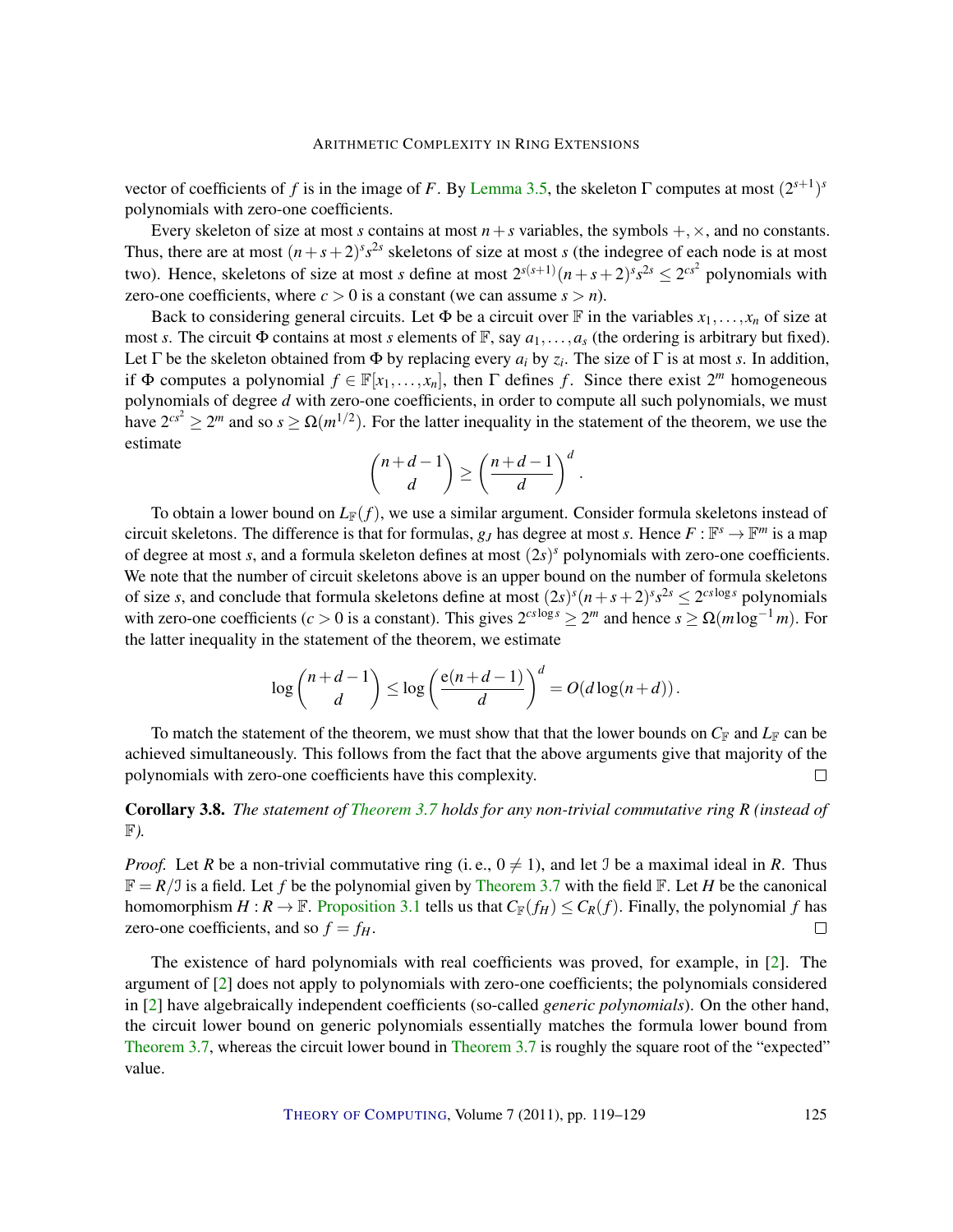<span id="page-7-1"></span>**Tensor rank and matrix rigidity** [Lemma](#page-4-0) [3.5](#page-4-0) can be applied to several other problems; for example, it implies the existence of zero-one tensors of high tensor rank, and zero-one matrices of high rigidity.

Valiant defined the concept of matrix rigidity [\[12\]](#page-10-5), and proved the existence of matrices of high rigidity over any field. In the case of a finite field, the proof is by a counting argument, and in the infinite case, by a dimension argument. The matrices take as entries all possible field elements. The existence of rigid zero-one matrices was proved in [\[7\]](#page-10-6), in the case of the field of real numbers. The authors use a real number version of [Lemma](#page-4-0) [3.5](#page-4-0) which is due to Warren [\[13\]](#page-10-7). Warren's theorem is a stronger version of [Lemma](#page-4-0) [3.5,](#page-4-0) but it applies exclusively to  $\mathbb{R}$ .

Here is a sketch of a proof of the existence of tensors of high rank. Consider a three dimensional tensor, say,  $T : [n]^3 \to \mathbb{F}$ . Recall that a *rank one* tensor is a tensor such that  $t(x_1, x_2, x_3) = t_1(x_1)t_2(x_2)t_3(x_3)$ for every  $x_1, x_2, x_3 \in [n]$ . Also recall that the *tensor rank* of a tensor *T* is defined as the minimal integer *r* such that  $T = \sum_{i \in [r]} t^{(i)}$  with  $t^{(i)}$  of rank one. Let us count the zero-one tensors of rank at most *r*. Each rank-one tensor  $t^{(i)} = t_1^{(i)}$  $\binom{i}{1}$  $t_2^{(i)}$  $\binom{i}{2}t_3^{(i)}$  $\binom{i}{3}$  is defined by 3*n* variables, *n* variables for each  $t_j^{(i)}$  $j^{(i)}$ . Think of  $t^{(i)}$  as a polynomial map from  $\mathbb{F}^{3n}$  to  $\mathbb{F}^{n^3}$ ; as such it has degree three. Similarly, a rank-*r* tensor is a polynomial map from  $\mathbb{F}^{3nr}$  to  $\mathbb{F}^{n^3}$ . [Lemma](#page-4-0) [3.5](#page-4-0) tells us that the number of zero-one tensors of rank at most *r* is at most  $6^{3nr}$ . On the other hand, the number of zero-one tensors is  $2^{n^3}$ . Thus, there exist zero-one tensors of tensor rank  $Ω(n^2)$ .

## 4 Extensions of small dimension

We start by observing that formulas can be assumed to be balanced. (This type of argument is well-known, see, e. g., [\[10\]](#page-10-8).)

<span id="page-7-0"></span>**Lemma 4.1.** Let R be a ring. Then for every polynomial  $f$ ,  $c^{-1}D_R(f) \le \log L_R(f) \le D_R(f)$ , where  $c \ge 1$ *is a universal constant.*

*Proof.* Since the number of nodes in a tree with indegree at most two of depth  $\ell$  is at most  $2^{\ell}$ ,  $\log L_R(f) \le$  $D_R(f)$ . The proof of the other inequality is by induction on the size of the formula. Let  $\Phi$  be a smallest formula for *f*, that is,  $L_R(f) = s$  where *s* is the size of  $\Phi$ . Since the indegree is at most two, let *u* be a node in  $\Phi$  so that  $\Phi_u$ , the subformula of  $\Phi$  rooted at *u*, is of size between *s*/3 and 2*s*/3. Denote by *g* the polynomial computed by *u*, and denote by  $f_a$ ,  $a \in R$ , the polynomial computed at the output of  $\Phi$  after deleting the two edges (and hence the two subformulas) going into *u* and labelling it by *a*. Thus,

$$
f = (f_1 - f_0)g + f_0
$$

(this follows by induction on the structure of  $\Phi$ ). All the polynomials *g*, *f*<sub>0</sub> and *f*<sub>1</sub> have formulas of size at most 2*s*/3. By induction, every  $h \in \{g, f_0, f_1\}$  admits  $D_R(h) \leq c \log L_R(h)$ ; let  $\Phi^h$  be a formula for *h* of depth  $D_R(h) \leq c \log(2s/3)$ . Set

$$
\Psi = (\Phi^{f_1} + (-1) \times \Phi^{f_0}) \times \Phi^g + \Phi^{f_0}.
$$

Thus,  $\Psi$  computes f and its depth is at most  $c \log(2s/3) + 4 \leq c \log s$  with  $c > 1$  a constant.  $\Box$ 

The following theorem shows that extensions of low dimensions are not extremely helpful when computing polynomials.

THEORY OF C[OMPUTING](http://dx.doi.org/10.4086/toc), Volume 7 (2011), pp. 119–129 126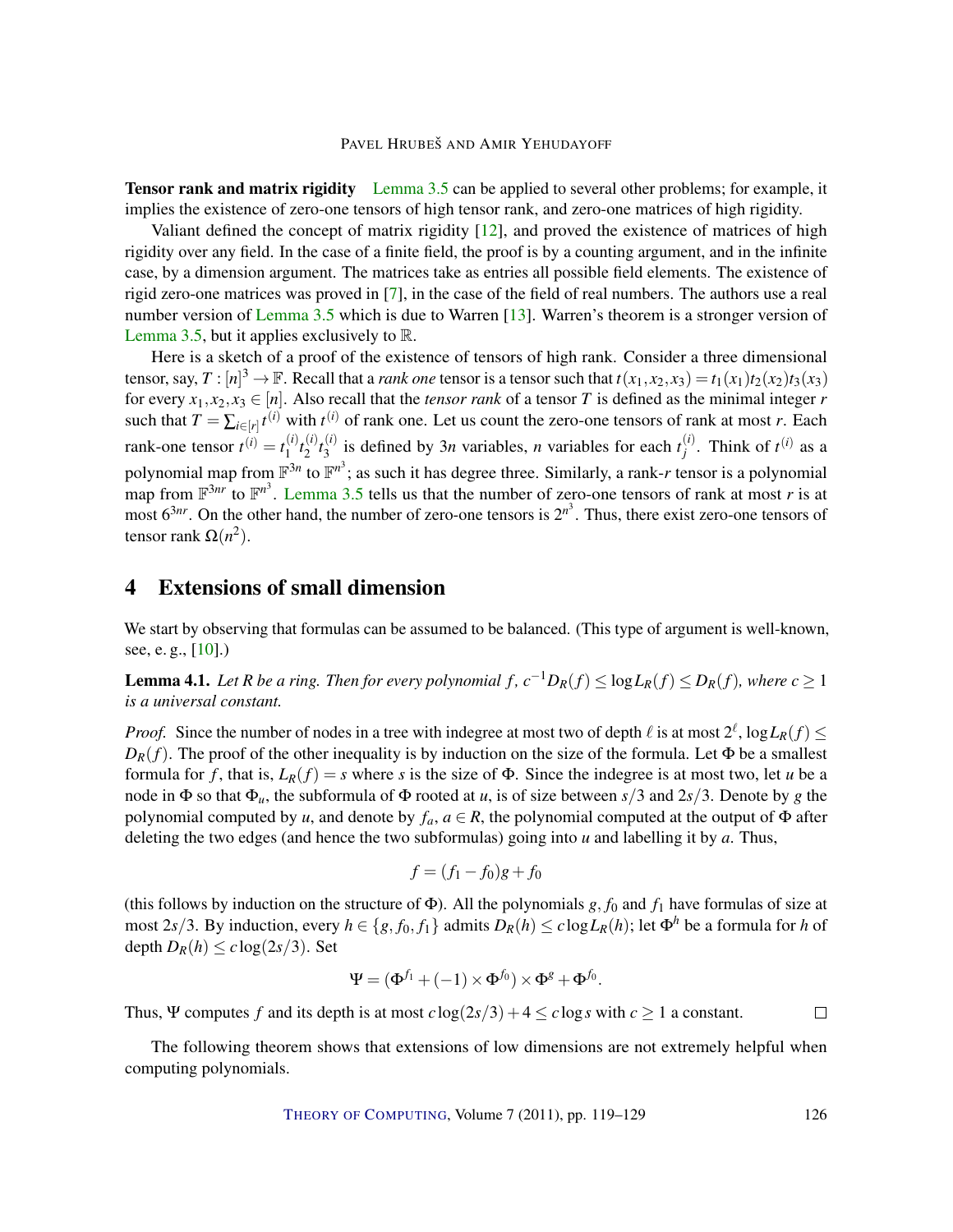<span id="page-8-1"></span><span id="page-8-0"></span>**Theorem 4.2.** Let R and  $R^*$  ≥ R be rings such that  $\dim_R(R^*) = k$ . Let  $f \in R[X]$ . Then

$$
C_R(f) \le O(k^3)C_{R^*}(f)
$$
 and  $L_R(f) \le (L_{R^*}(f))^{O(\log k)}$ 

.

*Proof.* Let  $1 = e_1$  and  $e_2, \ldots, e_k$  be elements of  $R^*$  such that every  $a \in R^*$  can be uniquely written as

$$
\sum_{i\in\{1,\ldots,k\}}a_ie_i
$$

.

We denote  $\overline{a} = \langle a_1, \ldots, a_k \rangle$ . Addition and multiplication in  $R^*$  can be performed as  $(a+b)_i = a_i + b_i$  and  $(a \cdot b)_i = \lambda_i(\overline{a}, \overline{b})$ , where  $\lambda_i$  is a bilinear map over *R*. Every  $\lambda_i$  is computable by a circuit  $\phi_i$  over *R* of size at most  $ck^2$  and depth at most  $c \log k$  with  $c > 0$  a constant.

For  $g = \sum g_j x_j \in R^* [X]$  and  $i \in \{1, ..., k\}$ , define  $g_i \in R[X]$  as  $\sum_J g_{J,i} x_J$ , where  $g_{J,i} = (g_J)_i$ . Denote  $\overline{g} = \langle g_1, \ldots, g_k \rangle$ . For every  $i \in \{1, \ldots, k\},$ 

$$
(g+h)_i = g_i + h_i
$$
 and  $(g \cdot h)_i = \lambda_i(\overline{g}, \overline{h})$ ;

for example,

$$
(g \cdot h)_i = \sum_{I,J} (g_I h_J)_i x_I x_J = \sum_{I,J} \lambda_i (\overline{g}_I, \overline{h}_J) x_I x_J = \lambda_i \left( \sum_I \overline{g}_I x_I, \sum_J \overline{h}_J x_J \right) = \lambda_i (\overline{g}, \overline{h}).
$$

We start by considering circuit size. Let  $\Phi$  be an arithmetic circuit over  $R^*$  of size *s* and depth *d* computing *f*. We simulate the computations in  $R^*$  by the computation in R. Let us define a new circuit  $\Psi$ over *R* as follows. For every node *u* in  $\Phi$  that computes  $g^u$ , the circuit Ψ contains  $k+1$  nodes  $u_0, \ldots, u_k$ computing  $g_0^u, \ldots, g_k^u$ . We define Ψ inductively as follows. If *u* is a leaf, then  $g^u$  is either a variable or an element of  $R^*$ . In this case, label each  $u_i$  by  $(g^u)_i$ . If  $u = v + w$  is a sum node, set  $u_i = v_i + w_i$ . If  $u = v \times w$  is a product node, set  $u_i = \lambda_i(\overline{v}, \overline{w})$ .

The size of  $\Psi$  is at most  $O(k^3)$ *s* and its depth is at most  $d \cdot O(\log k)$ . If *u* is the output node of  $\Phi$ , then *u*<sub>0</sub> computes the polynomial  $f_0$ . Since  $f \in R[x_1, \ldots, x_n]$ , we have  $f = f_0$ , and hence  $u_0$  computes  $f$ . This shows that  $C_R(f) \leq O(k^3)C_{R^*}(f)$ .

For formula size, we use [Lemma](#page-7-0) [4.1.](#page-7-0) Let  $\Phi$  be a circuit computing *f* over  $R^*$  of depth  $D = D_{R^*}(f) \leq$ *c* log $L_{R^*}(f)$ . The above argument tells us that *f* has a circuit over *R* of depth at most  $D \cdot O(\log k)$ computing *f*. [Lemma](#page-7-0) [4.1](#page-7-0) now tells us that  $L_R(f) \leq 2^{D \cdot O(\log k)} \leq L_{R^*}(f)^{O(\log k)}$ .  $\Box$ 

One consequence of [Theorem](#page-8-0) [4.2](#page-8-0) is that formulas over  $\mathbb R$  can polynomially simulate formulas over C (the same holds for circuits). More exactly,  $L_{\mathbb{C}}(f) \leq (L_{\mathbb{R}}(f))^{c_1}$  and  $C_{\mathbb{C}}(f) \leq c_2 C_{\mathbb{R}}(f)$  for appropriate constants  $c_1, c_2 > 0$ . Here are two more applications of [Theorem](#page-8-0) [4.2.](#page-8-0)

Elementary symmetric polynomials over finite fields The elementary symmetric polynomial of degree *k* is the polynomial

$$
\sum_{i_1
$$

Ben-Or showed that over large fields the elementary symmetric polynomials have formulas of size  $O(n^2)$  (see [\[9\]](#page-10-2)). This construction is by interpolation, which requires the existence of  $n+1$  distinct field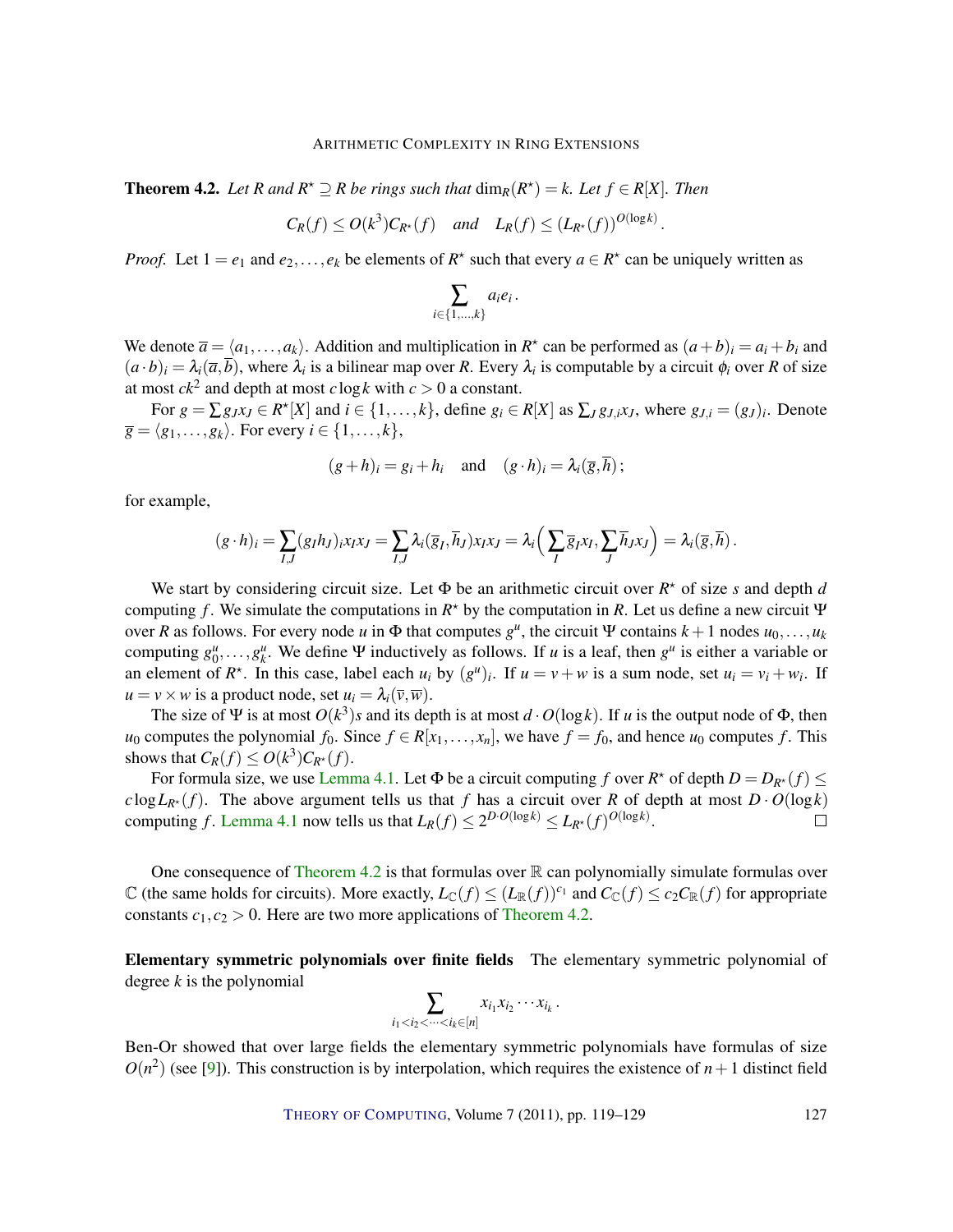<span id="page-9-5"></span>elements. Nevertheless, [Theorem](#page-8-0) [4.2](#page-8-0) implies that we can find relatively small formulas for the symmetric polynomials over any finite field as well. Indeed, let  $\mathbb F$  be a finite field and let  $\mathbb E$  be an extension of  $\mathbb F$ of dimension  $2\log n$ , so that the order of E is at least  $n+1$ . As mentioned above, over E we can use interpolation to construct a formula of size  $O(n^2)$  for the symmetric polynomial. Now, [Theorem](#page-8-0) [4.2](#page-8-0) tells us that we can simulate this formula by a formula of size  $n^{O(\log \log n)}$  over F.

Eliminating division nodes over finite fields *A circuit with divisions* is a circuit that has one more type of nodes, divisions gates, that are labelled by /. Every node of such a circuit computes a formal rational function, an element of the field  $\mathbb{F}(X)$ . We require that for any node  $u/v$  in the circuit, *v* computes a nonzero rational function *g* (though it may happen that  $g = 0$  on every input from F). In [\[11\]](#page-10-9), Strassen proved that, over an infinite field, if a polynomial  $f \in \mathbb{F}[X]$  of degree *d* is computable by a circuit  $\Phi$  of size *s* with divisions, it is also computable by a circuit  $\Psi$  of size  $O(d^2s)$  without divisions (see also [\[1\]](#page-9-1), Chapter 7.1).

Strassen's argument works over any field which is large enough: Without loss of generality, we can assume that  $\Phi$  contains exactly one division node  $u/v$  that computes  $g_1/g_2$  with polynomials  $g_1, g_2 \in \mathbb{F}[X]$ . (This is true as we can efficiently simulate the denominator and numerator separately without using divisions.) For the argument to work, it is sufficient to find  $a_1, \ldots, a_n \in \mathbb{F}$  such that  $g_2(a_1, \ldots, a_n) \neq 0$ . Since the degree of  $g_2$  is at most  $2^s$ , it is enough to have  $|\mathbb{F}| \ge 2^s + 1$  (as the Schwartz-Zippel Lemma tells us).

Here is how we can make it work over small fields as well. If  $\mathbb F$  is not large enough, we can take a field extension E of degree greater than *s* and compute *f* over E efficiently. Now, [Theorem](#page-8-0) [4.2](#page-8-0) implies that we can, in fact, compute f over  $\mathbb F$  by a circuit of size  $O(s^3d^2s) = \text{poly}(s, d)$ .

Acknowledgement We wish to thank Avi Wigderson for helpful discussions.

## References

- <span id="page-9-1"></span>[1] PETER BÜRGISSER, MICHAEL CLAUSEN, AND MOHAMMAD A. SHOKROLLAHI: Algebraic *complexity theory*. Volume 315 of *Grundlehren der mathematischen Wissenschaften*. Springer, 1997. [123,](#page-4-1) [128](#page-9-5)
- <span id="page-9-4"></span>[2] PETER BÜRGISSER, THOMAS LICKTEIG, AND MICHAEL SHUB: Test complexity of generic polynomials. *J. Complexity*, 8(3):203–215, 1992. [\[doi:10.1016/0885-064X\(92\)90022-4\]](http://dx.doi.org/10.1016/0885-064X(92)90022-4) [125](#page-6-0)
- <span id="page-9-3"></span>[3] V. I. DANILOV: Algebraic varieties and schemes. In I. R. SHAFAREVICH, editor, *Algebraic Geometry: Algebraic Curves, Algebraic Manifolds and Schemes*, volume 23 of *Algebraic Geometry I, Encyclopedia of Mathematical Sciences*, pp. 167–297. Springer, 1994. [124](#page-5-2)
- <span id="page-9-2"></span>[4] ZEEV DVIR: Extractors for varieties. In *Proc. 24th IEEE Conf. Comput. Complexity (CCC'09)*, pp. 102–113. IEEE Comp. Soc. Press, 2009. [\[doi:10.1109/CCC.2009.7\]](http://dx.doi.org/10.1109/CCC.2009.7) [124](#page-5-2)
- <span id="page-9-0"></span>[5] D. GRIGORIEV AND A. RAZBOROV: Exponential lower bounds for depth 3 arithmetic circuits in algebras of functions over finite fields. *Appl. Algebra Engrg. Comm. Comput.*, 10(6):465–487, 2000. [\[doi:10.1007/s002009900021\]](http://dx.doi.org/10.1007/s002009900021) [120](#page-1-0)